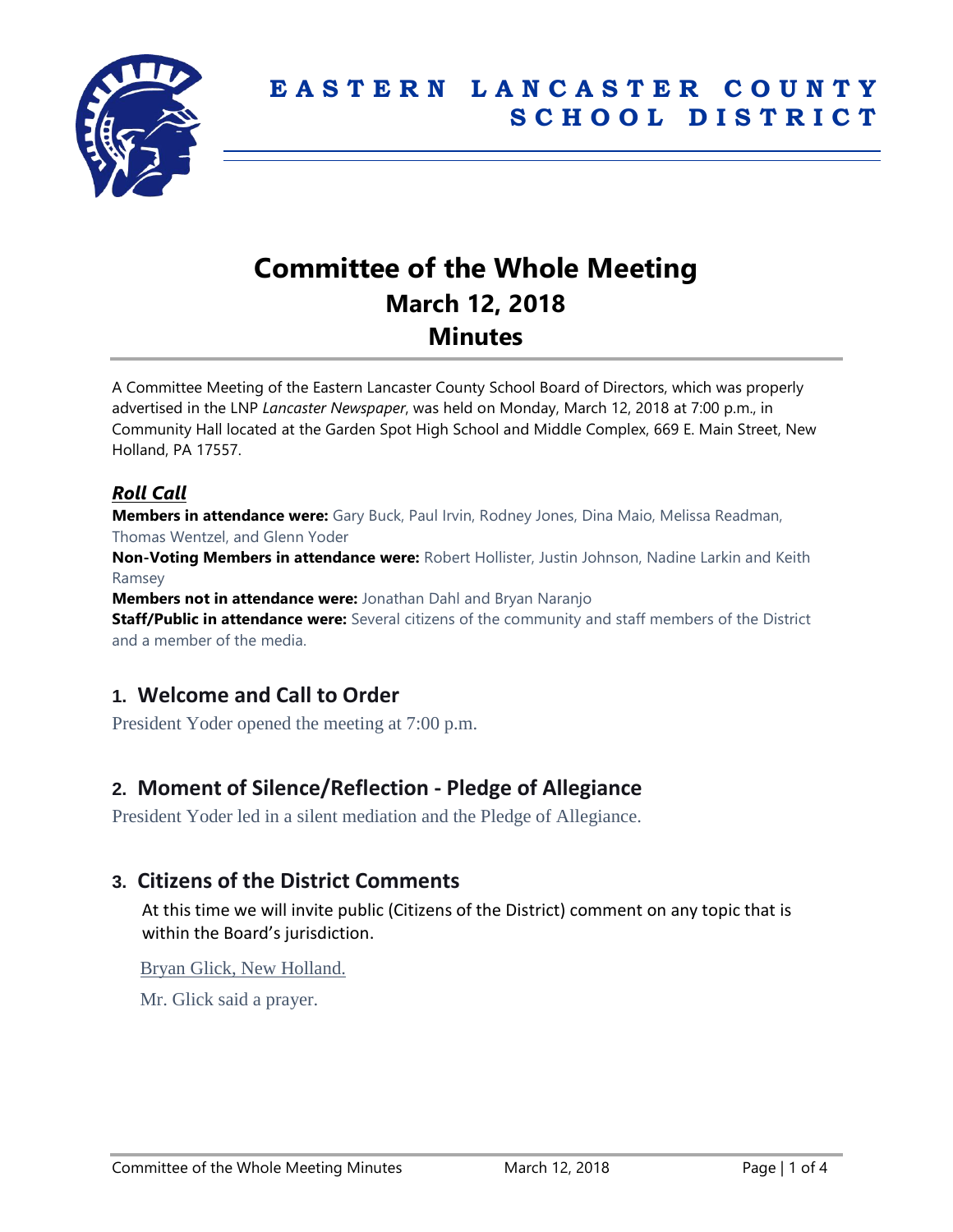# **4. Approve Personnel Report**

Mr. Wentzel made a motion to approve the personnel report. It was seconded by Mr. Irvin. The motion was approved. (7-0; 2 absent)

# **5. Property and Services**

#### **a. Action Item - Approval of the 5 Year Agreement with BBD, LLP**

BBD, LLP has been the District's auditing firm for the last 5 years, was the lowest proposal received, and the District has been very satisfied with their services. Since ELANCO entered into an agreement with BBD, LLP, other Districts have done a Request for Proposals (RFP) and BBD, LLP continues to be the lowest proposal; therefore, the Administration is recommending that the District enter into another 5 year term with BBD, LLP.

Mr. Ramsey requested the Board to approve the 5-year Agreement with BBD, LLP for auditing services at the upcoming Board meeting on March 19, 2018. He indicated that after an RFP, BBB, LLP continued to be one of the lowest cost service in the County. He noted that the fee for 17-18 school year would start at \$22,000, increasing \$500 each year until 2021-2022, reaching a total fee of \$24,000.

#### **b. Information Item - 2018-19 Budget Preview**

Mr. Ramsey presented the Board with a summary preview of the 18-19 Budget noting the changes in both the expenditures which included increased salaries due to additional new teacher positions, increased PSERs contributions, and increased revenues due to both a state revenue increase and real estate growth increase. Mr. Ramsey noted that there was a reduction of federal funds due to the elimination of Title III monies and decreasing Title I & II monies. Mr. Ramsey informed the Board that the proposal of the final budget would occur oat the May 14, 2018 Committee of the Whole meeting and The Final Budget would be adopted at the June 18, 2018 Board Meeting.

### **6. Program**

#### **a. Action Item - POLICY 209.2 Diabetes Management**

Dr. Larkin presented the new School Board Policy 209.2 for Diabetes Management for Final Reading. She requested the Board approve the policy at the upcoming Board meeting on March 19, 2018

#### **b. Action Item - Approve the Assistant Superintendent signing a contract with Sunbelt Staffing for a Licensed Practical Nurse for the GS MS/HS Complex**

This Staff Nurse is needed to cover an opening through the end of the 2017-2018 school year. Cost is \$52.45 per hour for 21 hours per week.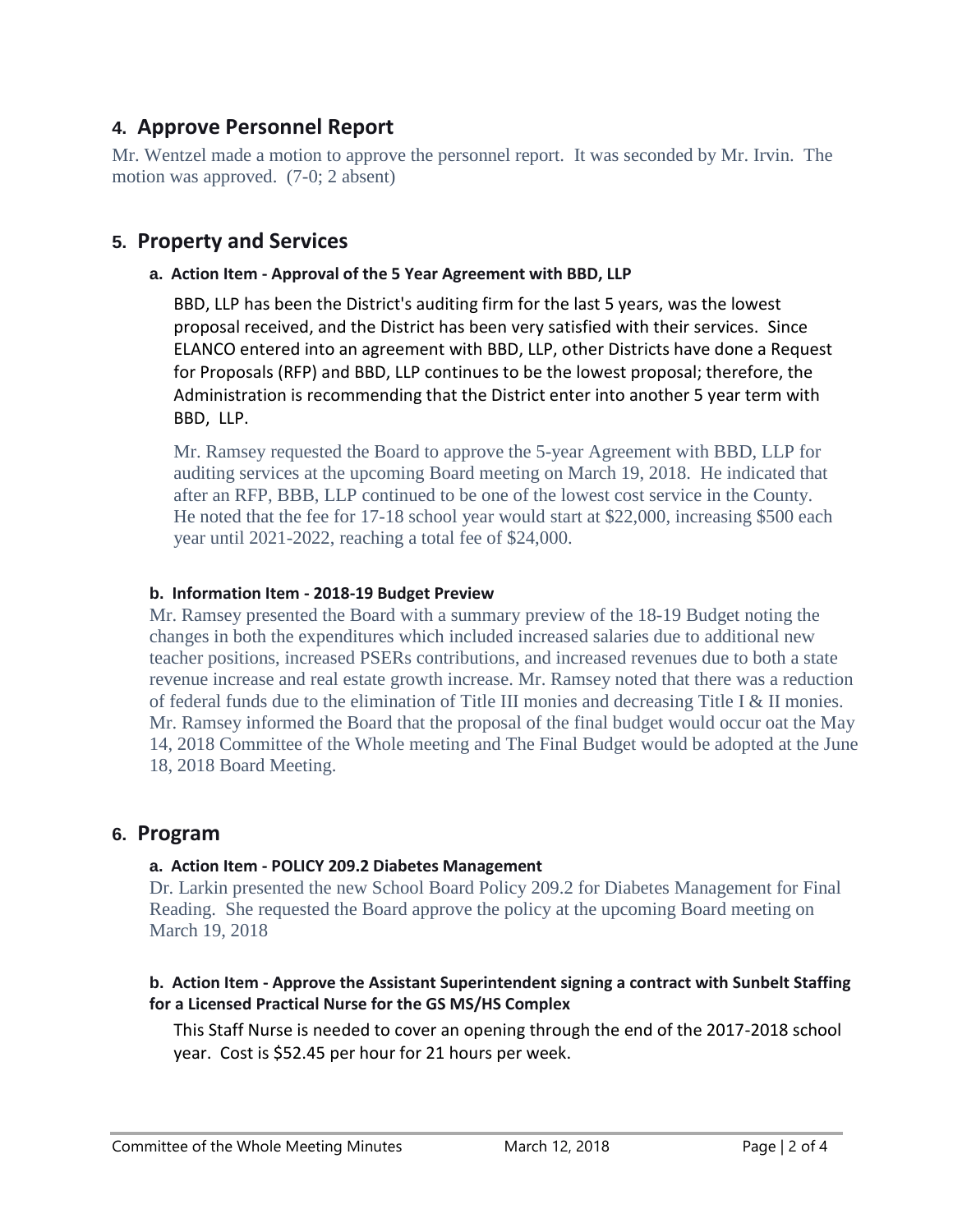Dr. Larkin requested the Board to approve her signing a contract with Sunbelt Staffing for hiring a LPN for the Garden Spot High School/Middle School due to substitute staffing difficulties. She noted that the total cost of this service would be \$13,200.

#### **c. Presentation Special Education Department**

Dr. Larking introduced Mrs. Kara Martin, Director of Special Education and Gifted Services and Ms. Laura Jordan, Assistant to the Director of Special Education and Gifted Services who presented the Board with several strengths and highlights of the Eastern Lancaster County School District Special Education Program. Mrs. Martin informed the Board that the Special Education Department needed to submit a Special Education Plan every 3 years. She noted that the current plan would be sent to Board members and then placed on public display. Mrs. Martin then indicated that she would be presenting that plan to them for approval for the May Board meeting.

Dr. Larkin and Dr. Hollister both thanked Mrs. Martin, Ms. Jordan, and the Special Education Team.

### **7. Management**

#### **a. Action Item - POLICY 832 General Background Checks and Related Requirements.**

Dr. Hollister presented the new School Board Policy 832.2 for General Background Checks and Related Requirements for its Final Reading. He requested the Board approve the policy at the upcoming Board meeting on March 19, 2018

#### **b. Information Item - Graduation Date Discussion**

The Administration and Board members discussed the school calendar based on the current snow days. Dr. Hollister recommended that the Board set graduation for Friday, June 8, 2018. He noted that the last day of school would be Monday, June 11, 2018.

#### **c. Information Item - Update on Spartan Foundation Activities**

Dr. Hollister updated the Board on the current activities of the Spartan Foundation for Education including the new president, new board members, and the possible grant opportunities for teachers regarding global competencies.

#### **d. Information Item - Address the upcoming "Walkout" day promoted on social media.**

Dr. Hollister updated the Board on the upcoming National Walkout Day, noting that the District had set aside several activities to commemorate the event to promote school and community safety.

## **8. Announcements**

No Announcements.